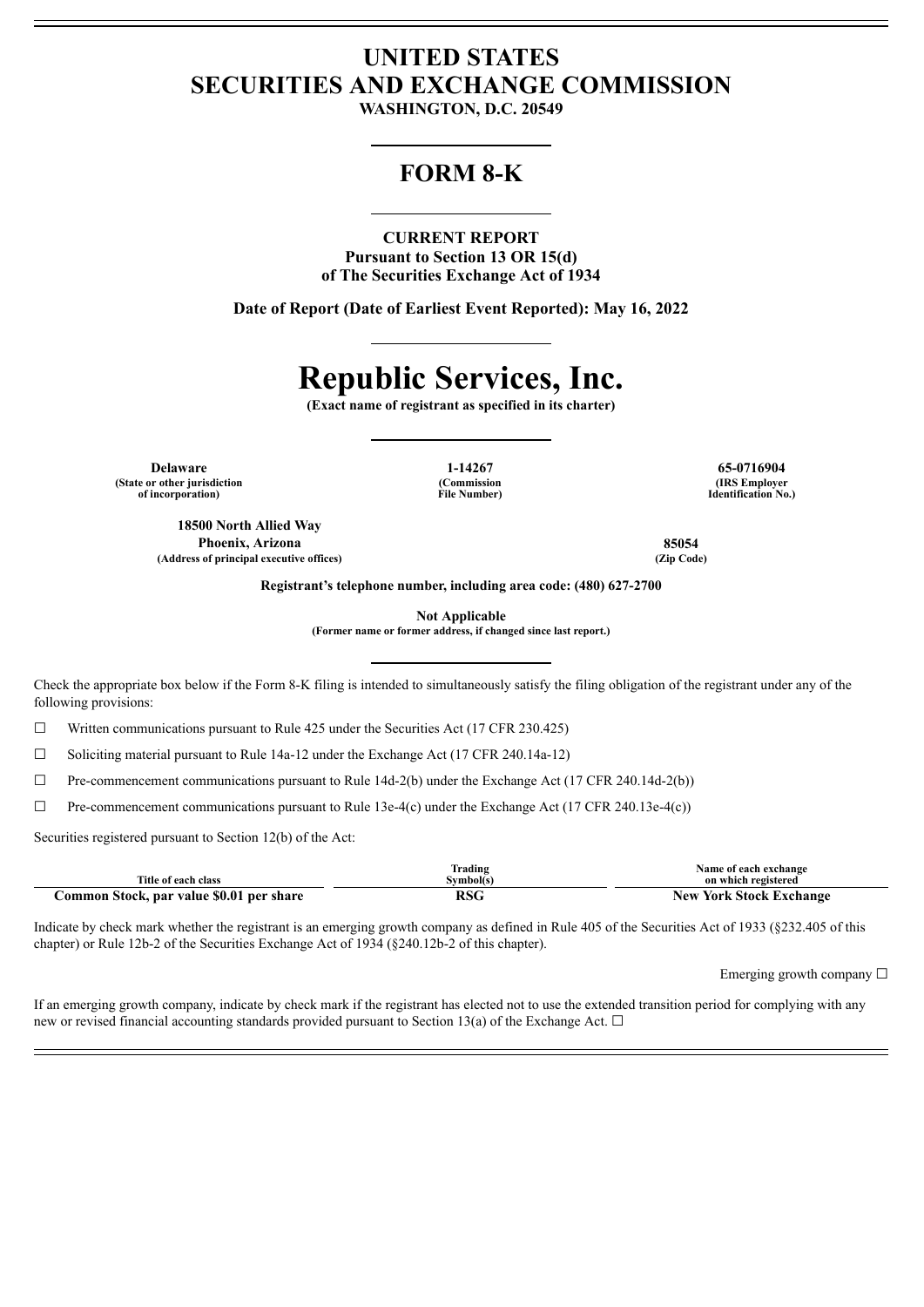#### **Item 5.07 Submission of Matters to a Vote of Security Holders**

On May 16, 2022, Republic Services, Inc. ("Republic" or the "Company") held its 2022 Annual Meeting of Shareholders (the "Annual Meeting"). The shareholders voted on the matters set forth below:

1. The nominees for election to the Board of Directors were elected, each for a one-year term, based on the following votes:

|                       |                  |                      |                    | <b>Broker</b>    |
|-----------------------|------------------|----------------------|--------------------|------------------|
| Nominee               | <b>Votes For</b> | <b>Votes Against</b> | <b>Abstentions</b> | <b>Non-Votes</b> |
| Manuel Kadre          | 274,307,688      | 10,516,088           | 336,436            | 11,964,455       |
| Tomago Collins        | 282,882,326      | 1,927,723            | 410,163            | 11,964,455       |
| Michael A. Duffy      | 284,548,842      | 274,352              | 337,018            | 11,964,455       |
| Thomas W. Handley     | 276,470,593      | 8,353,685            | 335,934            | 11,964,455       |
| Jennifer M. Kirk      | 282,772,485      | 2,059,303            | 328,424            | 11,964,455       |
| Michael Larson        | 274,462,380      | 10,358,015           | 339,817            | 11,964,455       |
| Kim S. Pegula         | 283,681,582      | 1,076,007            | 402,623            | 11,964,455       |
| James P. Snee         | 282,481,431      | 2,341,133            | 337,648            | 11,964,455       |
| Brian S. Tyler        | 284, 111, 204    | 711,056              | 337,952            | 11,964,455       |
| Jon Vander Ark        | 284,599,111      | 221,631              | 339,470            | 11,964,455       |
| Sandra M. Volpe       | 282,935,725      | 1,897,265            | 327,222            | 11,964,455       |
| Katharine B. Weymouth | 238,710,136      | 46,120,547           | 329,529            | 11,964,455       |

2. The proposal to approve the compensation of the Company's named executive officers was approved based on the following advisory, non-binding votes:

| 272,052,301 |
|-------------|
| 12.333.826  |
| 774.085     |
| 11,964,455  |
|             |

3. The proposal to ratify the appointment of Ernst & Young LLP as the Company's independent registered public accounting firm for 2022 was approved based on the following votes:

| Votes for        | 289,685,138 |
|------------------|-------------|
| Votes against    | 7.114.679   |
| Abstentions      | 324,850     |
| Broker non-votes |             |

4. The shareholder proposal to amend the Company's clawback policy for senior executives was not approved based on the following votes:

| Votes for        | 108.191.497 |
|------------------|-------------|
| Votes against    | 174,985,770 |
| Abstentions      | 1.982.945   |
| Broker non-votes | 11.964.455  |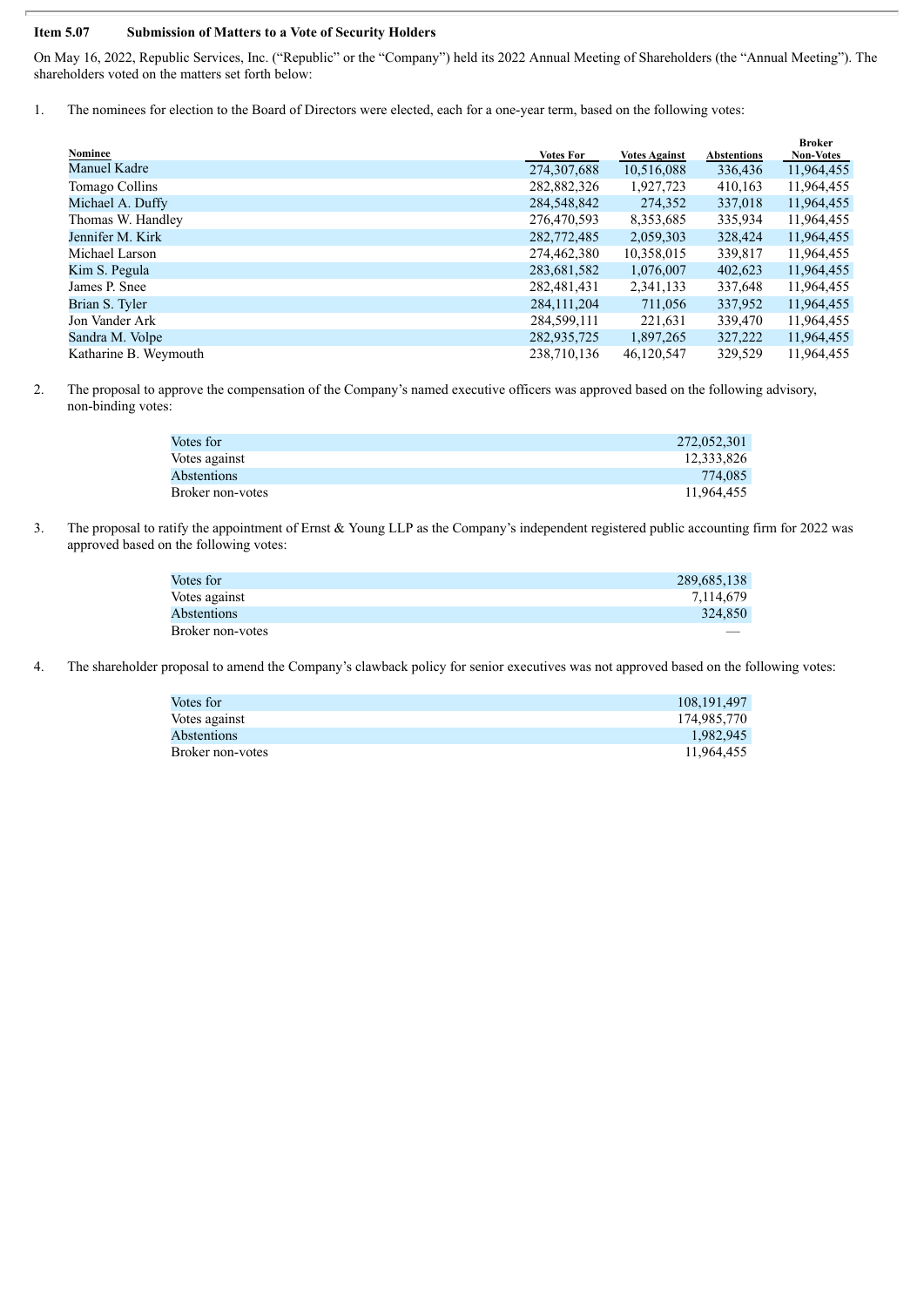5. The shareholder proposal to commission a third-party environmental justice audit was not approved based on the following votes:

| Votes for        | 100,658,120 |
|------------------|-------------|
| Votes against    | 182.165.522 |
| Abstentions      | 2,336,570   |
| Broker non-votes | 11.964.455  |

6. The shareholder proposal to commission a third-party civil rights audit was not approved based on the following votes:

| 109.500.062 |
|-------------|
| 173.316.662 |
| 2,343,488   |
| 11.964.455  |
|             |

According to an Arizona statute, if a person or group acquires 20% or more of the stock of a public corporation, the shares in excess of the 20% threshold may not be voted on matters other than the election of directors (subject to limited exceptions). This statute, on its face, applies to any public company that is headquartered in Arizona, has assets of at least \$1 million in Arizona and has more than 500 Arizona employees. In a 2007 decision, a federal court in Arizona stated that the statute is unconstitutional and unenforceable in the case of an entity, like Republic, that is incorporated in Delaware. If the statute were deemed to be enforceable and applicable to us and to the shares of our common stock held by Cascade Investment, L.L.C. ("Cascade") (which held approximately 34.8% of our common stock as of the record date for the Annual Meeting), approximately 46 million fewer shares would have been voted for each of proposals two through six, but the outcome of the decisions on those matters would not have been impacted. The Company does not currently take any position regarding the enforceability of the statute or its application to us or the common stock voted by Cascade.